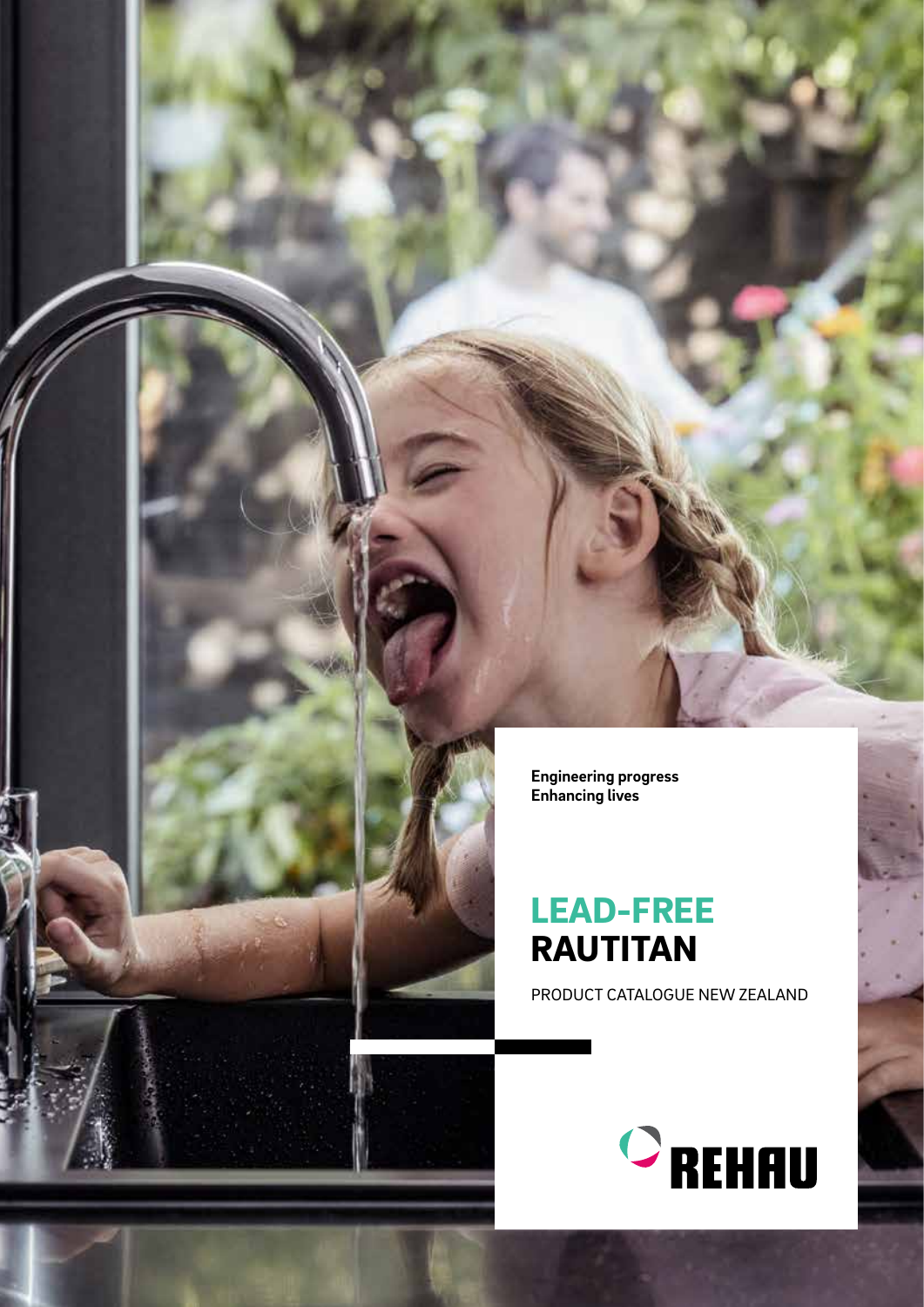

# LEAD-FREE RAUTITAN **Plumbing system for safer drinking water**

Water is the most precious element to human life; an essential nutrient for our health and well-being. Everybody has the right to clean water and this is what drives REHAU's commitment to create innovative and sustainable plumbing systems that deliver safe, clean drinking water to the community.

In New Zealand, the availability of clean, fresh drinking water is generally taken for granted. Although, for a number of years now, there has been a growing concern regarding the purity of our drinking water due to reports of compromised water quality in some buildings. Recent cases of elevated lead in drinking water in Christchurch and Auckland has resulted in more serious discussions regarding the importance of tighter regulations on plumbing materials and design.

It is widely known that many components that make up the water supply networks in our homes and businesses are made from DZR brass. Yet, it is not widely understood that these brass components contain varying concentrations of lead. Lead gives brass some valuable properties for the production process including machinability and malleability making it more cost effective to produce. Nevertheless, if consumed it is extremely harmful to human health. In Germany and the USA more stringent lead content regulations have been in place to reduce the risk of lead contamination in drinking water, driving manufacturers to develop low lead or lead-free solutions.

Through REHAU's commitment to help people consume the cleanest and purest water possible REHAU ANZ has introduced the first lead-free PE-X plumbing range to New Zealand. REHAU's Lead-Free RAUTITAN consists of our renowned premium quality, high flexibility PE-Xa PN20 pipe (zero lead) combined with PPSU PX (zero lead) polymer fittings, Dezincification-resistant Gunmetal (RX+) fittings which contain <0.1% lead and PX polymer sleeves (zero lead) to create the cleanest and safest plumbing system on the planet.

*The term Lead-free is defined in Section 1417 of the Safe Drinking Water Act as a material with a weighted average of 0.25% lead or less calculated across the wetted surfaces of a pipe, pipe fitting, plumbing fitting and fixture. This is a US Standard and is used in the absence of a NZ Standard covering the topic for the time being.*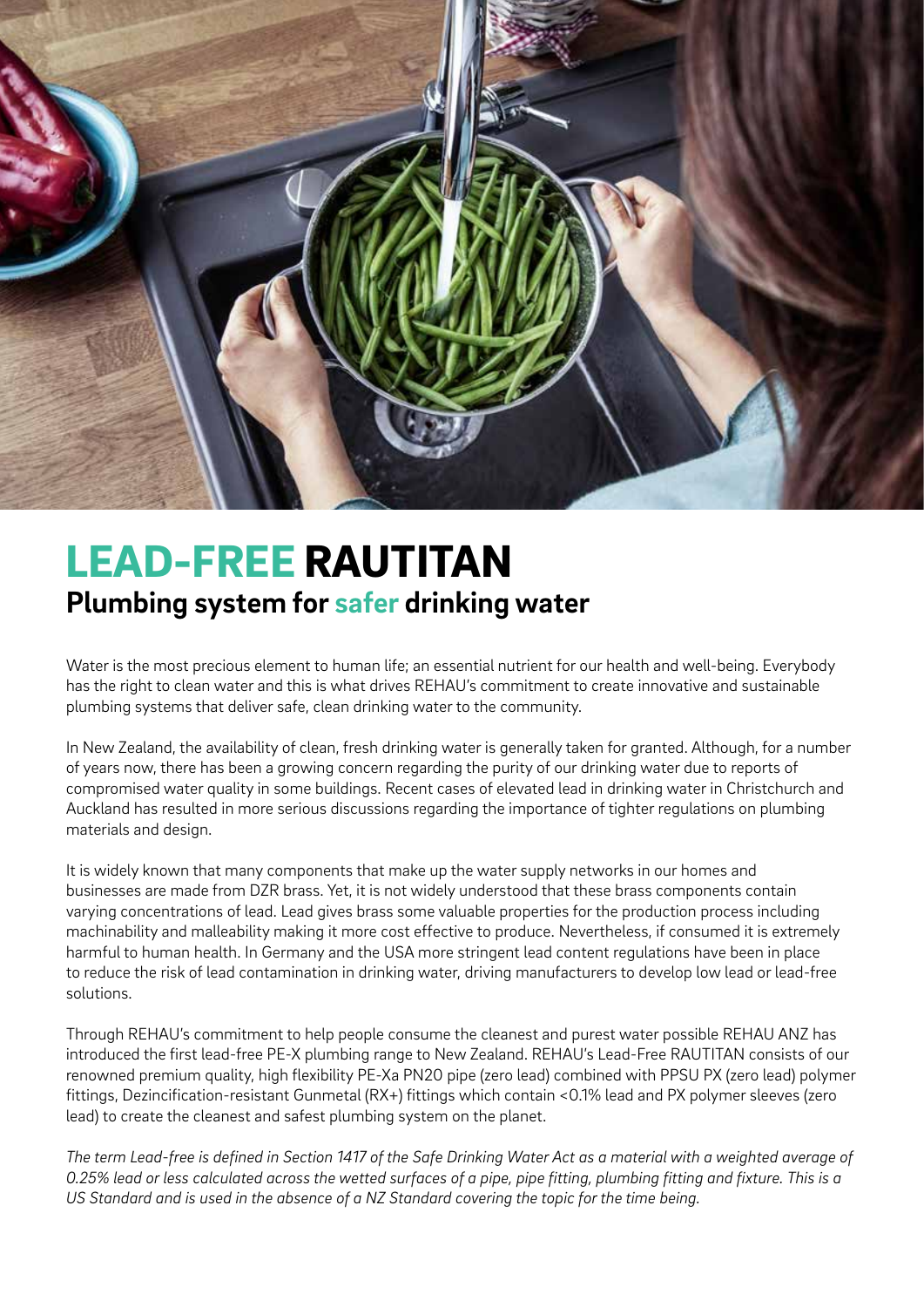### **PE-Xa RAUTITAN Pipe**

With 50 years of experience in PE-Xa pipe production REHAU has perfected the process of creating the highest quality pipe with the ideal properties for plumbing applications. PE-Xa pipe naturally contains zero lead and has been specifically treated to ensure optimal flexibility, toughness and cleanliness to deliver pure, taste and odour-free water to the end user. Available in sizes from 16mm to 63mm for various applications including domestic hot and cold water, rainwater, recycled water and hydronic heating, REHAU's PE-Xa piping system is the ultimate choice for hygiene and sustainability.

# **PPSU PX Polymer Fittings**

PX fittings are made from PPSU material, which contains zero lead and is supremely hygienic. Available in non-threaded fittings in sizes 16-40mm, PX fittings are 5 times lighter than brass meaning you can carry more and get the job done faster. They are corrosion proof and contain zero lead so they do not deteriorate over time, suffer oxide build-up or leach lead into the water making them safer for the community.

# **Gunmetal RX+ Fittings**

RX+ fittings are made of a high quality lead-free bronze, also known as Red Brass or dezincificationresistant Gunmetal. They have a maximum lead content of 0.1%, exceeding the most stringent international standard for lead-free drinking water systems.

### **PX Polymer Sleeves**

While compression sleeves are never in contact with water and therefore not covered by international lead-free regulation PVDF PX sleeves contain zero lead. They are available in sizes 16 to 40mm for use with REHAU water, gas and heating piping systems. They are lightweight, faster to install and completely secure making them the ideal material for compression sleeve jointed applications.

# **U-bend Fittings**

Stagnant water in pipes (dead-legs) is known to facilitate the reproduction of bacteria and Legionella growth, which can cause health problems, commonly known as Legionnaires' disease. While guidelines exist in the New Zealand Plumbing Code to help minimise the risks, it can often be quite difficult to design a system that eliminates dead legs. REHAU's dezincification-resistant Gunmetal U-bend fittings are a unique concept purposely made to tackle this problem; minimizing dead-legs and allowing water to flow through plumbing fixtures even if they are not being used frequently. The U-bends reduce the risk of legionella growth facilitating the delivery of safer and cleaner water for the community.

With Lead-Free PE-X piping system now available in New Zealand the question arises, status quo or Lead-Free RAUTITAN? The choice is yours.

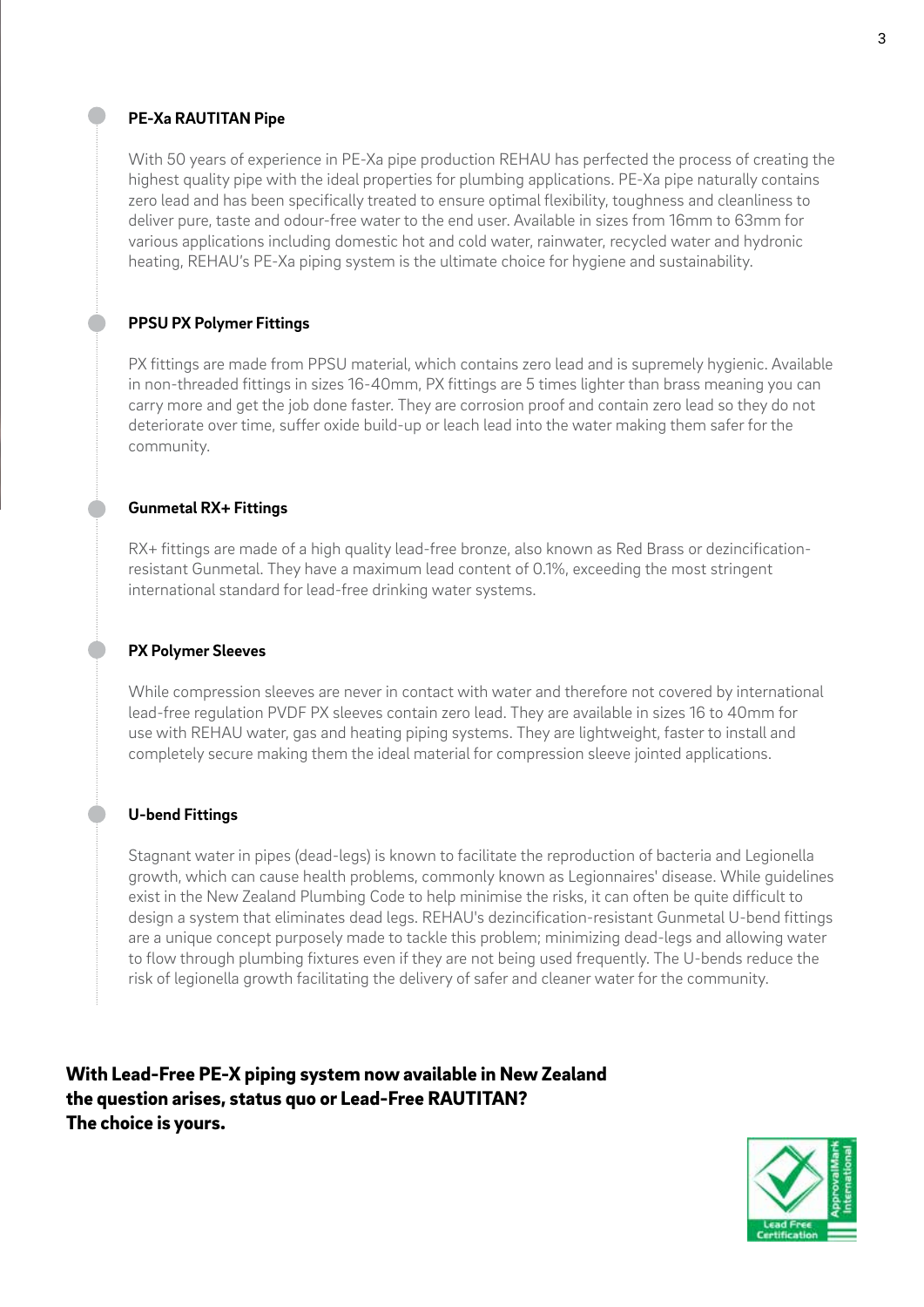# PIPES

Lead-Free RAUTITAN is suitable for Platinum and Red RAUTITAN pipe in sizes 16-40mm

### RAUTITAN platinum for drinking water

| <b>REHAU Article</b> | <b>Size</b>     | m/Coil | m/Length | Package (m)<br>Coil | Package (m)<br>Length |
|----------------------|-----------------|--------|----------|---------------------|-----------------------|
| 132300-005           | $16 \times 2.2$ |        | 5        |                     | 100                   |
| 132310-005           | 20x28           |        | 5        |                     | 100                   |
| 132320-005           | $25 \times 3.5$ |        | 5        |                     | 25                    |
| 132330-005           | $32 \times 44$  |        | 5        |                     | 25                    |
| 132340-005           | $40 \times 5.5$ |        | 5        |                     | 10                    |
| 132300-100           | $16 \times 2.2$ | 100    |          | 100                 |                       |
| 132310-100           | $20 \times 2.8$ | 100    |          | 100                 |                       |
| 132320-050           | $25 \times 3.5$ | 50     |          | 50                  |                       |
| 132330-050           | $32 \times 4.4$ | 50     |          | 50                  |                       |



### RAUTITAN red for hot drinking water

| <b>REHAU Article</b> | <b>Size</b>     | m/Coil | m/Length | Package (m)<br>Coil | Package (m)<br>Length |
|----------------------|-----------------|--------|----------|---------------------|-----------------------|
| 132520-005           | $16 \times 2.2$ |        | 5        |                     | 100                   |
| 132530-005           | $20 \times 2.8$ |        | 5        |                     | 100                   |
| 132540-005           | $25 \times 3.5$ |        | 5        |                     | 25                    |
| 132520-100           | $16 \times 2.2$ | 100    |          | 100                 |                       |
| 132530-100           | 20x28           | 100    |          | 100                 |                       |
| 132540-050           | $25 \times 3.5$ | 50     |          | 50                  |                       |



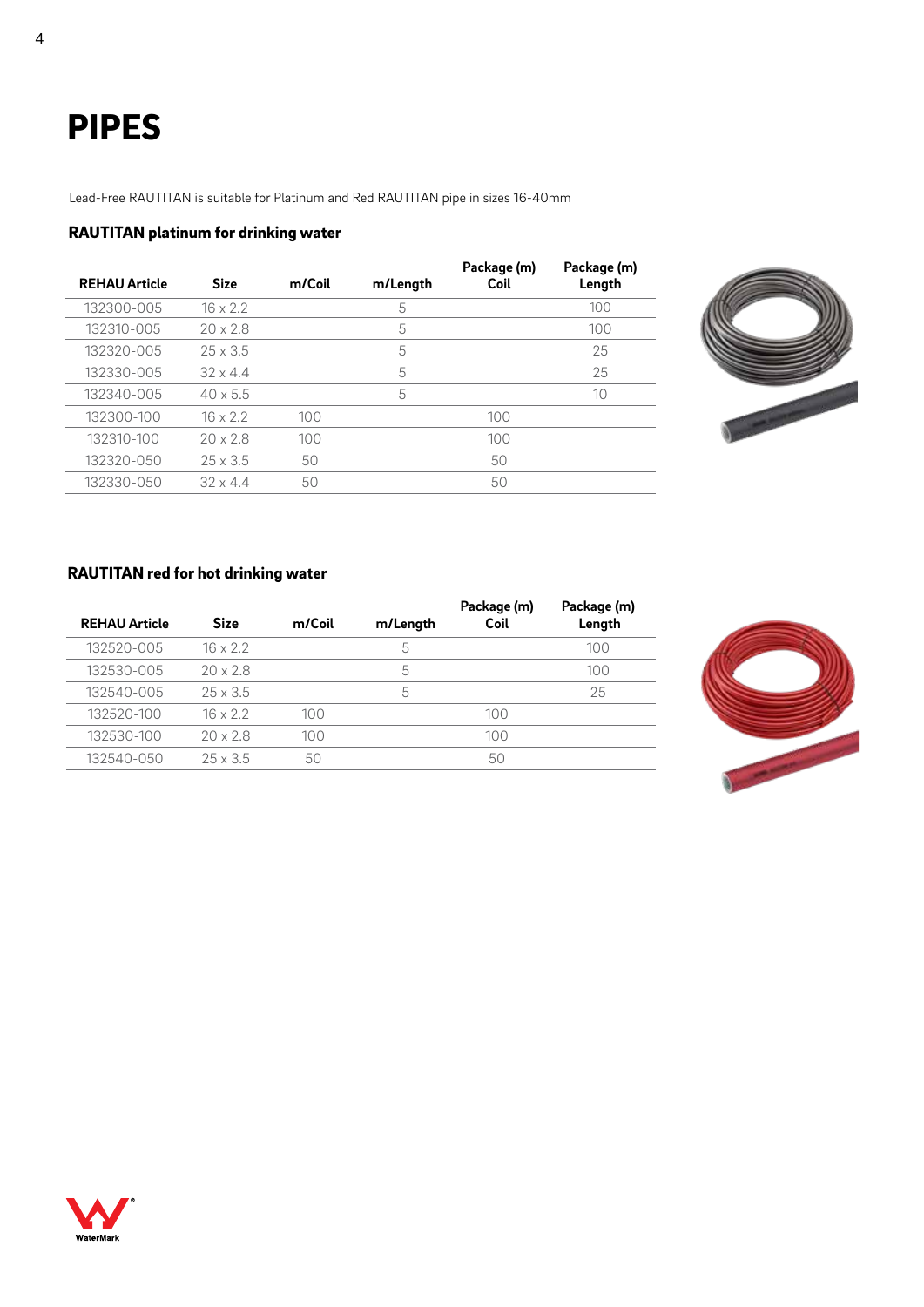# **SLEEVES**

### PVDF PX Sleeves

PX sleeves are made of solvent resistant PVDF material

#### **RAUTITAN PX compression sleeve - polymer**

| <b>REHAU Article</b> | Size (mm) | Material    | Package (pcs) |
|----------------------|-----------|-------------|---------------|
| 160001               | 16        | <b>PVDF</b> | 100           |
| 160002               |           | <b>PVDF</b> | 100           |
| 160003               | 25        | <b>PVDF</b> | 100           |
| 160004               | 32        | <b>PVDF</b> | 50            |
| 160005               |           | <b>PVDF</b> | 25            |



# FITTINGS

#### NON-THREADED FITTINGS

Non-threaded fittings are compression sleeve fittings that join PE-Xa pipes. Lead-Free RAUTITAN non-threaded fittings are made from PPSU (PX) and Gunmetal (RX+) material.

#### RAUTITAN PX no.1 straight coupling

| <b>REHAU Article</b> | Size (mm) | Material | Package (pcs)<br>Bag/Box |
|----------------------|-----------|----------|--------------------------|
| 160011               | $16 - 16$ | PPSU     | 10/50                    |
| 160012               | $20 - 20$ | PPSU     | 10/50                    |
| 160013               | $25 - 25$ | PPSU     | 10/50                    |
| 160014               | $32 - 32$ | PPSU     | 10/30                    |
| 160015               | 40 - 40   | PPSU     |                          |



# RAUTITAN PX no.1 R reducing coupling

| <b>REHAU Article</b> | Size (mm) | Material | Package (pcs)<br>Bag/Box |
|----------------------|-----------|----------|--------------------------|
| 160041               | $20 - 16$ | PPSU     | 10/50                    |
| 160042               | $25 - 16$ | PPSU     | 10/50                    |
| 160043               | $25 - 20$ | PPSU     | 10/50                    |
| 160044               | $32 - 25$ | PPSU     | 10/30                    |
| 160047               | 40 - 32   | PPSU     |                          |

#### RAUTITAN PX no.12 elbow 90°

| <b>REHAU Article</b> | Size (mm) | Material    | Package (pcs)<br>Bag/Box |
|----------------------|-----------|-------------|--------------------------|
| 160021               | 16        | PPSU        | 10/50                    |
| 160022               | 2Ο        | PPSU        | 10/50                    |
| 160023               | 25        | PPSU        | 10/50                    |
| 160024               | 32        | PPSU        | 10/30                    |
| 160025               |           | <b>PPSU</b> |                          |





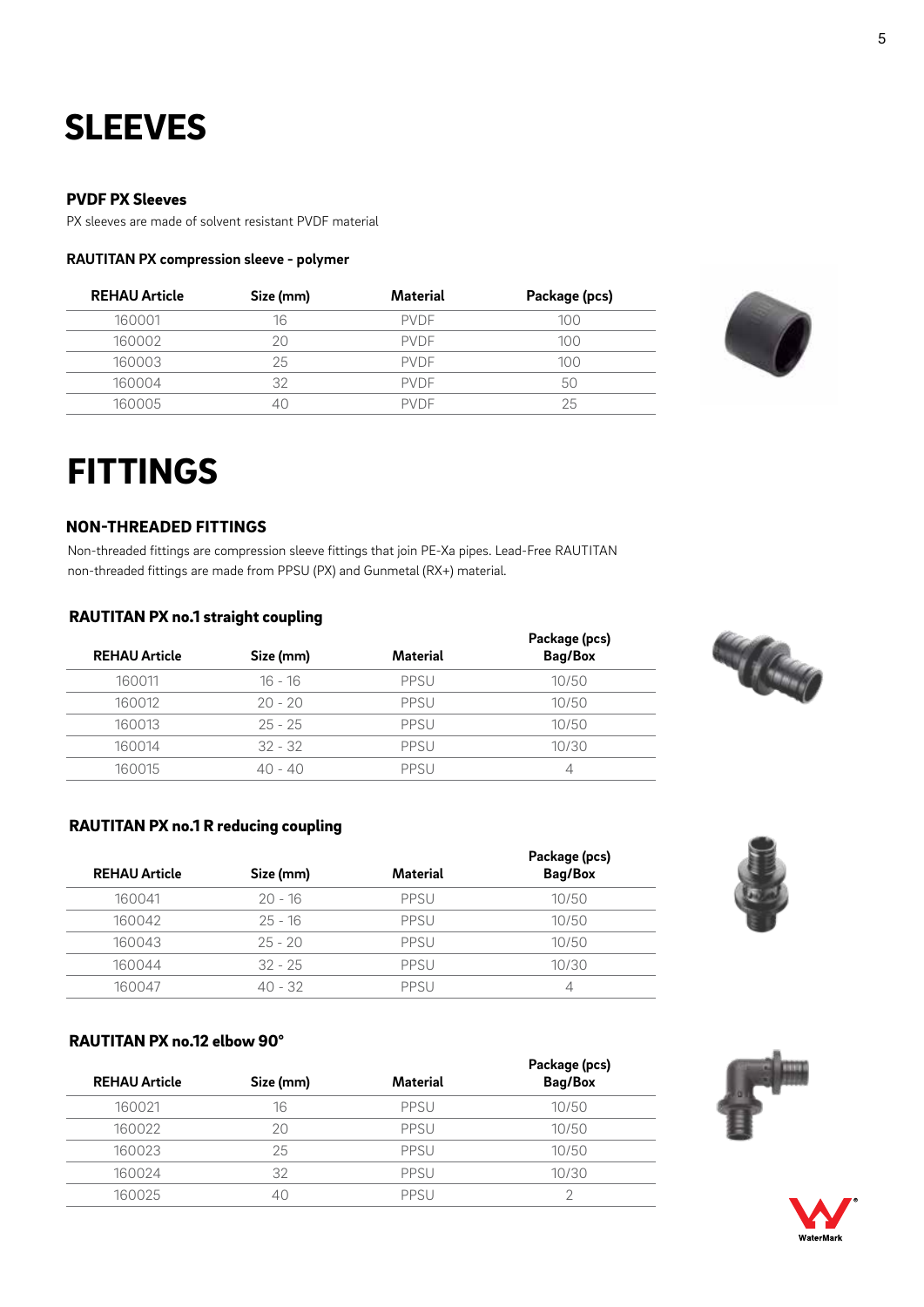| <b>REHAU Article</b> | Size (mm) | Material | Package (pcs)<br>Bag/Box |
|----------------------|-----------|----------|--------------------------|
| 160055               |           | PPSI     |                          |



# RAUTITAN PX no.24 T-piece

| <b>REHAU Article</b> | Size (mm)      | Material | Package (pcs)<br>Bag/Box |
|----------------------|----------------|----------|--------------------------|
| 160031               | $16 - 16 - 16$ | PPSU     | 10                       |
| 160032               | $20 - 20 - 20$ | PPSU     | 10                       |
| 160033               | $25 - 25 - 25$ | PPSU     | 10                       |
| 160034               | $32 - 32 - 32$ | PPSU     | 3                        |
| 160035               | $40 - 40 - 40$ | PPSU     |                          |



# RAUTITAN PX no.25 T-piece - reduced centre

| <b>REHAU Article</b> | Size (mm)      | Material    | Package (pcs)<br>Bag/Box |
|----------------------|----------------|-------------|--------------------------|
| 160061               | $20 - 16 - 20$ | PPSU        | 10                       |
| 160062               | $25 - 16 - 25$ | <b>PPSU</b> | 10                       |
| 160063               | $25 - 20 - 25$ | PPSU        | 10                       |
| 160064               | $32 - 16 - 32$ | <b>PPSU</b> | 3                        |
| 160065               | $32 - 20 - 32$ | PPSU        | 3                        |
| 160066               | $32 - 25 - 32$ | <b>PPSU</b> | 3                        |
| 160067               | $40 - 20 - 40$ | PPSU        | 1                        |
| 160068               | $40 - 25 - 40$ | <b>PPSU</b> |                          |
| 160069               | $40 - 32 - 40$ | PPSU        |                          |
|                      |                |             |                          |

# RAUTITAN PX no.26 T-piece - reduced end

| <b>REHAU Article</b> | Size (mm)      | Material | Package (pcs)<br>Bag/Box |
|----------------------|----------------|----------|--------------------------|
| 160071               | $20 - 20 - 16$ | PPSU     | 10/50                    |
| 160072               | $25 - 25 - 16$ | PPSU     | 10/50                    |
| 160073               | $25 - 25 - 20$ | PPSU     | 10/50                    |
| 160074               | $32 - 32 - 20$ | PPSU     | 3/15                     |
| 160075               | $32 - 32 - 25$ | PPSU     | 3/15                     |



# RAUTITAN PX no.27 T-piece - reduced centre & end

| <b>REHAU Article</b> | Size (mm)      | Material | Package (pcs)<br>Bag/Box |
|----------------------|----------------|----------|--------------------------|
| 160081               | $20 - 16 - 16$ | PPSU     | 10/50                    |
| 160082               | $25 - 16 - 16$ | PPSU     | 10/50                    |
| 160085               | $25 - 20 - 20$ | PPSU     | 10/50                    |
| 160086               | $32 - 20 - 20$ | PPSU     | 3/15                     |
| 160091               | $32 - 25 - 25$ | PPSU     | 3/15                     |
| 160092               | $40 - 32 - 32$ | PPSU     | 10                       |



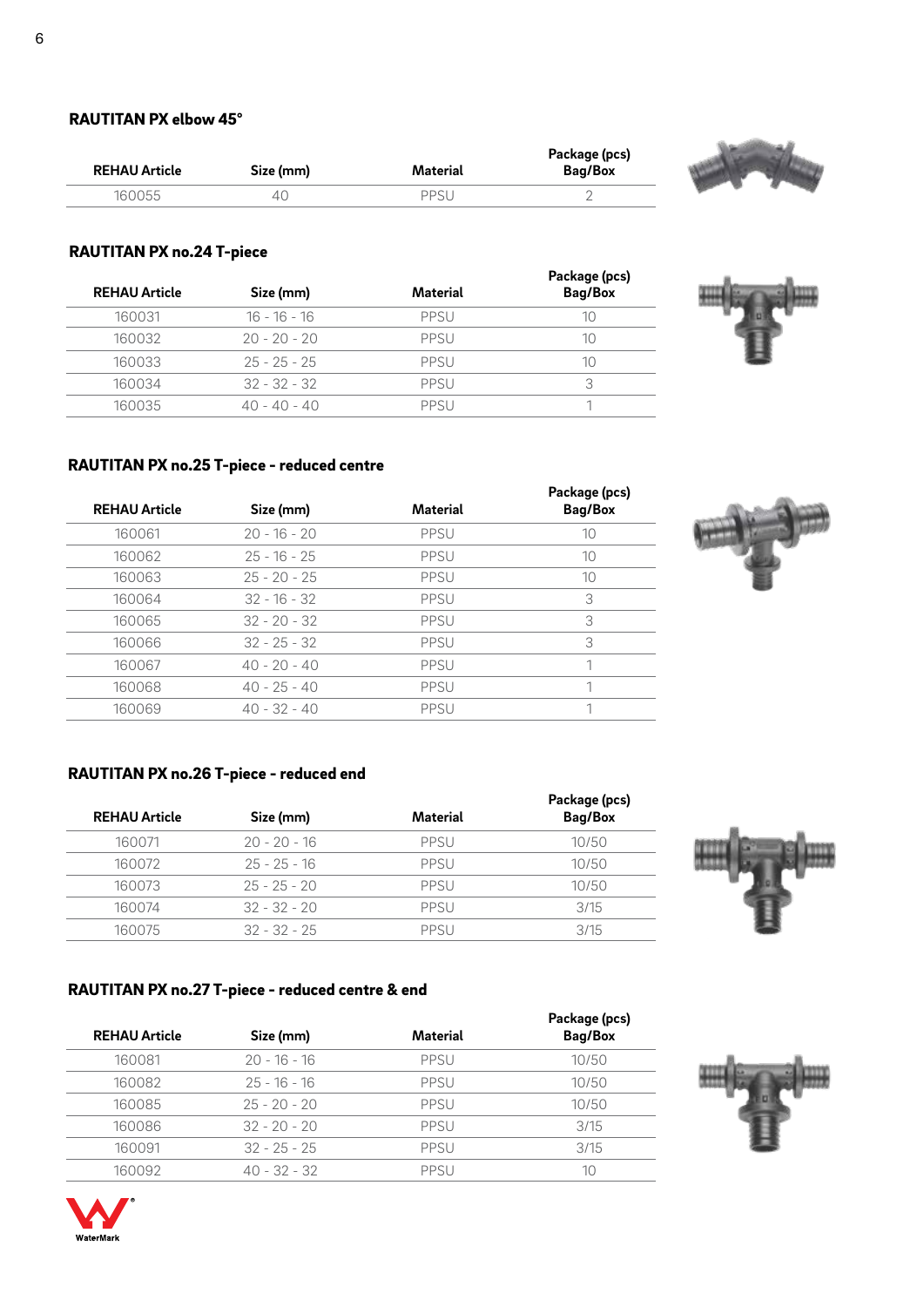# RAUTITAN PX no.27 T-piece - unequal reduced centre & end

|                |          | Package (pcs) |
|----------------|----------|---------------|
| Size (mm)      | Material | Bag/Box       |
| $20 - 16 - 20$ | PPSU     | 10/50         |
| $25 - 20 - 16$ | PPSU     | 10/50         |
| $32 - 20 - 25$ | PPSU     | 3/15          |
| $32 - 25 - 20$ | PPSU     | 3/15          |
|                |          |               |



# RAUTITAN PX no.28 T-piece - reduced ends

| <b>REHAU Article</b> | Size (mm)      | Material | Package (pcs)<br>Bag/Box |
|----------------------|----------------|----------|--------------------------|
| 160101               | $16 - 20 - 16$ | PPSU     | 10/50                    |
| 160102               | $16 - 25 - 16$ | PPSU     | 10/50                    |
| 160103               | $20 - 25 - 16$ | PPSU     | 10/50                    |
| 160104               | $20 - 25 - 20$ | PPSU     | 10/50                    |
| 160106               | $25 - 32 - 25$ | PPSU     | 3/15                     |
|                      |                |          |                          |



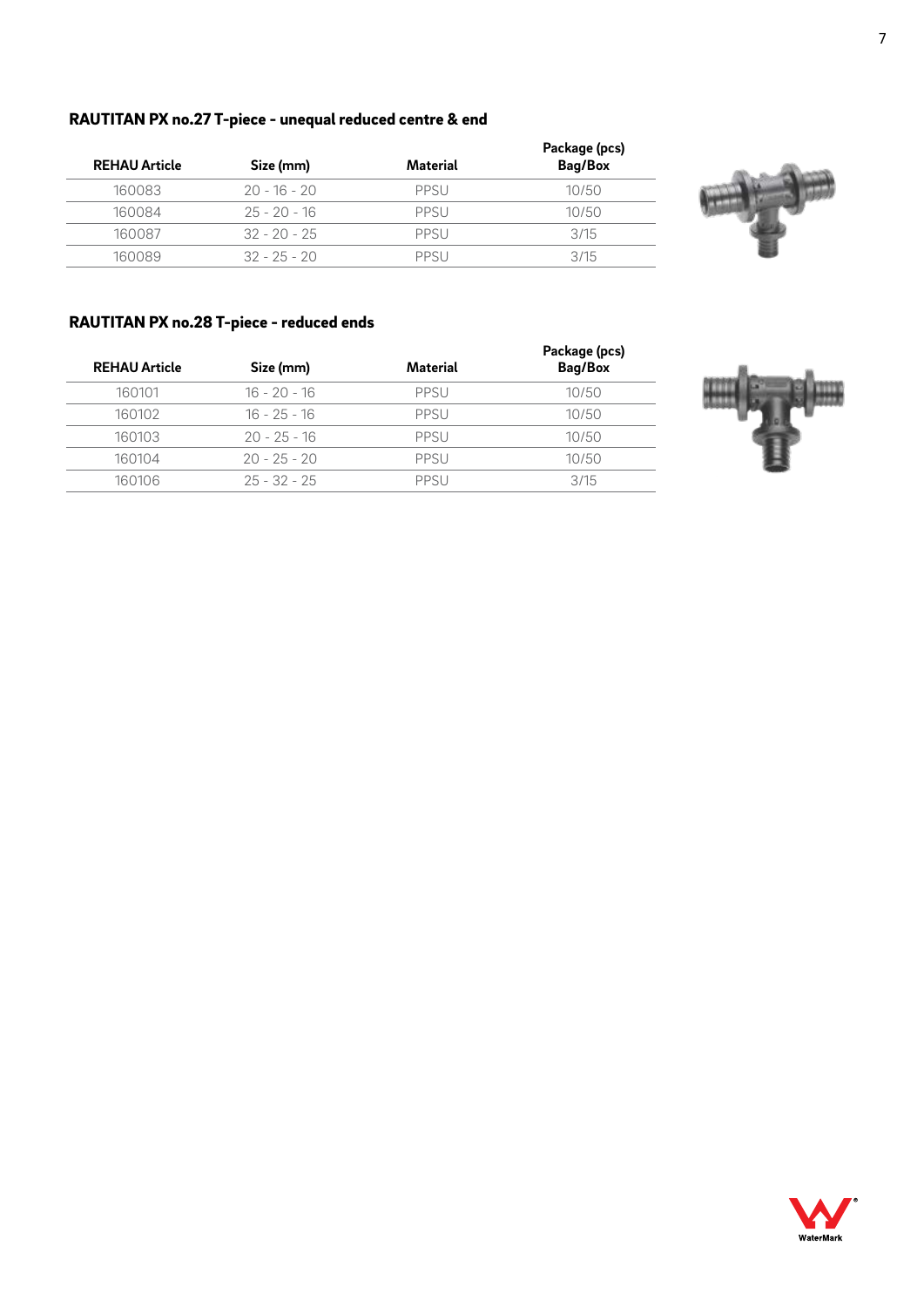# THREADED FITTINGS

Threaded fittings are metallic fittings with a thread on them that allows connection with third party components or appliances. Lead-Free RAUTITAN threaded fittings are made from Gunmetal (RX+) material.

"R" = tapered male thread "Rp" = female thread "G" = parallel thread

#### LEAD-FREE no.2 straight connector - female

|                      |               |          | Package (pcs) |
|----------------------|---------------|----------|---------------|
| <b>REHAU Article</b> | Size (mm)     | Material | Bag/Box       |
| 456327               | 16 - Rp 1/2"  | Gunmetal | 10/50         |
| 456328               | 20 - Rp 1/2"  | Gunmetal | 10/50         |
| 456329               | 20 - Rp 3/4"  | Gunmetal | 10/50         |
| 456331               | 25 - Rp 3/4"  | Gunmetal | 10/50         |
| 456408               | 25 - Rp 1"    | Gunmetal | 5/50          |
| 456332               | 32 - Rp 3/4"  | Gunmetal | 10/30         |
| 456333               | 32 - Rp 1"    | Gunmetal | 10/30         |
| 456334               | 40 - Rp 11/4" | Gunmetal | 5/25          |
|                      |               |          |               |



### LEAD-FREE no.3 straight connector - male

| <b>REHAU Article</b> | Size (mm)       | Material | Package (pcs)<br>Bag/Box |
|----------------------|-----------------|----------|--------------------------|
| 456311               | $16 - R 1/2"$   | Gunmetal | 10/50                    |
| 456312               | 16 - R 3/4"     | Gunmetal | 10/50                    |
| 456314               | $20 - R 1/2"$   | Gunmetal | 10/50                    |
| 456315               | $20 - R$ 3/4"   | Gunmetal | 10/50                    |
| 456316               | $20 - R1$ "     | Gunmetal | 5/25                     |
| 456318               | $25 - R$ 3/4"   | Gunmetal | 10/50                    |
| 456319               | $25 - R1$ "     | Gunmetal | 10/50                    |
| 456320               | $32 - R$ $3/4"$ | Gunmetal | 10/30                    |
| 456321               | $32 - R1$ "     | Gunmetal | 10/30                    |
| 456322               | $32 - R$ 11/4"  | Gunmetal | 5/25                     |
| 456323               | 40 - R 1 1/4"   | Gunmetal | 5/25                     |
|                      |                 |          |                          |

![](_page_7_Picture_8.jpeg)

# LEAD-FREE no.13 elbow - male thread

| <b>REHAU Article</b> | Size (mm)       | Material | Package (pcs)<br>Bag/Box |
|----------------------|-----------------|----------|--------------------------|
| 456347               | $16 - R 1/2"$   | Gunmetal | 10/50                    |
| 456348               | $20 - R 1/2"$   | Gunmetal | 10/50                    |
| 456349               | $20 - R$ 3/4"   | Gunmetal | 10/50                    |
| 456350               | $25 - R$ 3/4"   | Gunmetal | 10/50                    |
| 456351               | $32 - R$ $3/4"$ | Gunmetal | 3/30                     |
| 456352               | $32 - R1$ "     | Gunmetal | 3/30                     |

![](_page_7_Picture_11.jpeg)

# LEAD-FREE no.14 elbow - female thread

| <b>REHAU Article</b> | Size (mm)    | Material | Package (pcs)<br>Bag/Box |
|----------------------|--------------|----------|--------------------------|
| 456353               | 16 - Rp 1/2" | Gunmetal | 10/50                    |
| 456355               | 20 - Rp 1/2" | Gunmetal | 10/50                    |
| 456356               | 20 - Rp 3/4" | Gunmetal | 10/50                    |
| 456357               | 25 - Rp 1"   | Gunmetal | 10/50                    |

![](_page_7_Picture_14.jpeg)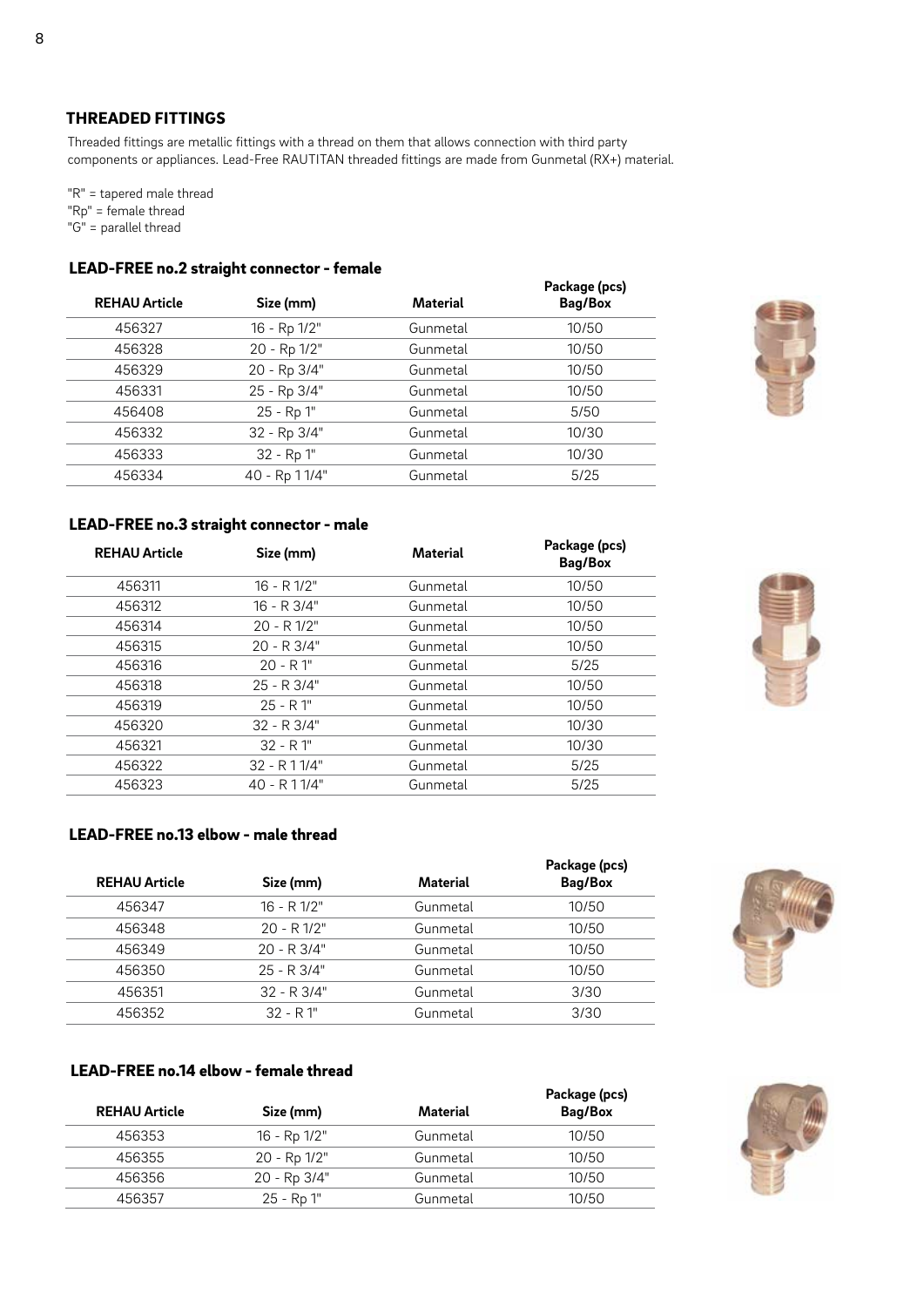## LEAD-FREE no.15 bp elbow - female thread - with 2 lugs

| <b>REHAU Article</b> | Size (mm)    | Material | Package (pcs)<br>Bag/Box |
|----------------------|--------------|----------|--------------------------|
| 456358               | 16 - Rp 1/2" | Gunmetal | 10/50                    |
| 456359               | 20 - Rp 1/2" | Gunmetal | 10/50                    |
| 456360               | 20 - Rp 3/4" | Gunmetal | 10/50                    |
| 456361               | 25 - Rp 3/4" | Gunmetal | 10/50                    |

#### LEAD-FREE no.15 BP elbow female - 4 lugs

| <b>REHAU Article</b> | Size (mm)    | Material | Package (pcs)<br>Bag/Box |
|----------------------|--------------|----------|--------------------------|
| 456367               | 16 - Rp 1/2" | Gunmetal | 10/50                    |
| 456369               | 20 - Rp 1/2" | Gunmetal | 10/50                    |

### LEAD-FREE No.19 BP Elbow - male thread

| <b>REHAU Article</b> | Size (mm)              | Material        | Package (pcs) |
|----------------------|------------------------|-----------------|---------------|
| 430784               | 16- G1/2"B MI ext.90mm | <b>Ecobrass</b> | 15            |
| 430786               | 20- G1/2"B MI ext.95mm | <b>Ecobrass</b> | 15            |

# LEAD-FREE no.61 stopper

| <b>REHAU Article</b> | Size (mm) | Material | Package (pcs)<br>Bag/Box |
|----------------------|-----------|----------|--------------------------|
| 456387               | 16        | Gunmetal | 10/100                   |
| 456388               |           | Gunmetal | 10/100                   |

# LEAD-FREE no.62 straight tap connector with gasket - female

| Size (mm)       | <b>Material</b> | Package (pcs)<br>Bag/Box |
|-----------------|-----------------|--------------------------|
| $16 - G$ $1/2"$ | Gunmetal        | 10/50                    |
| $20 - G$ 1/2"   | Gunmetal        | 10/50                    |
| $20 - G$ 3/4"   | Gunmetal        | 10/50                    |
| $25 - G$ 3/4"   | Gunmetal        | 10/50                    |
| $25 - G1"$      | Gunmetal        | 10/50                    |
| $32 - G1$ "     | Gunmetal        | 10/50                    |
| $32 - G11/4"$   | Gunmetal        | 5/25                     |
| $32 - 611/2$ "  | Gunmetal        | 5/25                     |
| $40 - 611/2"$   | Gunmetal        |                          |
|                 |                 |                          |

![](_page_8_Picture_10.jpeg)

![](_page_8_Picture_11.jpeg)

![](_page_8_Picture_12.jpeg)

![](_page_8_Picture_13.jpeg)

![](_page_8_Picture_15.jpeg)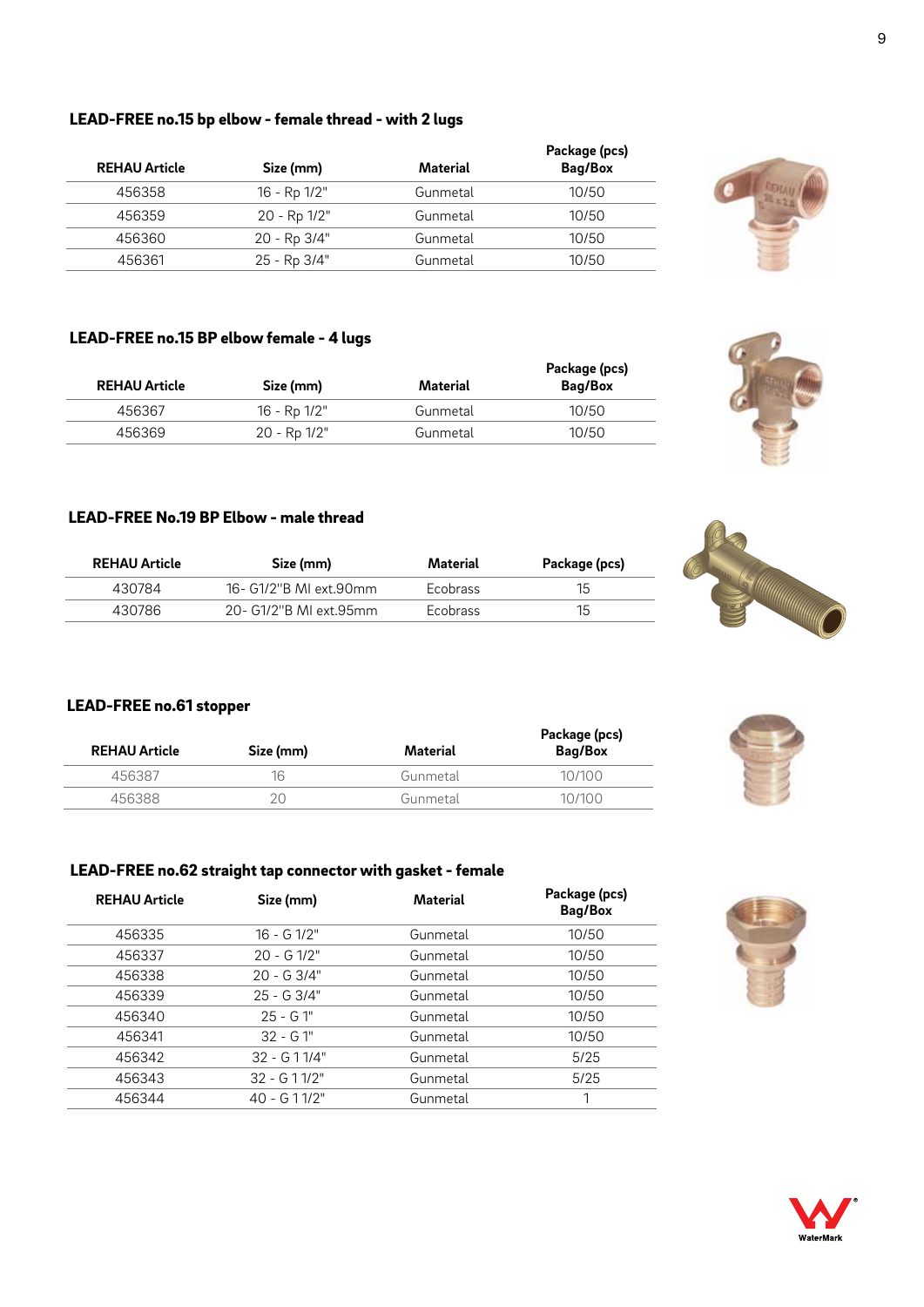# LEAD-FREE no.63 bent tap connector with gasket - female

| <b>REHAU Article</b> | Size (mm)    | Material | Package (pcs)<br>Bag/Box |
|----------------------|--------------|----------|--------------------------|
| 456396               | $16 - G1/2"$ | Gunmetal | 10/50                    |
| 456413               | $20 - 61/2"$ | Gunmetal | 10/50                    |

#### LEAD-FREE connection T-piece - male thread

| <b>REHAU Article</b> | Size (mm)          | Material | Package (pcs)<br>Bag/Box |
|----------------------|--------------------|----------|--------------------------|
| 456400               | $16 - 16 - R 1/2"$ | Gunmetal | 4/40                     |
| 456401               | $20 - 20 - R$ 1/2" | Gunmetal | 4/40                     |
| 456402               | $20 - 20 - R$ 3/4" | Gunmetal | 4/40                     |

#### LEAD-FREE connection T-piece - female thread with lugs

| <b>REHAU Article</b> | Size (mm)         | Material | Package (pcs)<br>Bag/Box |
|----------------------|-------------------|----------|--------------------------|
| 456291               | 16 - Rp 1/2" - 16 | Gunmetal | 10/50                    |
| 456293               | 20 - Rp 1/2" - 16 | Gunmetal | 10/50                    |
| 456294               | 20 - Rp 1/2" - 20 | Gunmetal | 10/50                    |

# LEAD-FREE connection T-piece - female thread

| <b>REHAU Article</b> | Size (mm)         | Material | Package (pcs)<br>Bag/Box |
|----------------------|-------------------|----------|--------------------------|
| 456414               | 25 - Rp 1/2" - 25 | Gunmetal | 10/50                    |
| 456296               | 25 - Rp 3/4" - 25 | Gunmetal | 10/50                    |
| 456297               | 32 - Rp 3/4" - 32 | Gunmetal | 3/30                     |
| 456298               | 32 - Rp 3/4" - 25 | Gunmetal | 3/30                     |
| 456299               | 32 - Rp 1" - 32   | Gunmetal | 3/30                     |
| 456300               | 40 - Rp 1" - 40   | Gunmetal | 1/1                      |

# LEAD-FREE U-bend long - female thread 56mm

| <b>REHAU Article</b> | Size (mm)       | Material | Package (pcs)<br>Bag/Box |
|----------------------|-----------------|----------|--------------------------|
| 456270               | 16/16 - Rp 1/2" | Gunmetal | 5/20                     |
| 456271               | 20/20 - Rp 1/2" | Gunmetal | 5/20                     |
| 456422               | 25/25 - Rp 1/2" | Gunmetal | 5/20                     |

![](_page_9_Picture_10.jpeg)

![](_page_9_Picture_11.jpeg)

![](_page_9_Picture_12.jpeg)

![](_page_9_Picture_13.jpeg)

![](_page_9_Picture_15.jpeg)